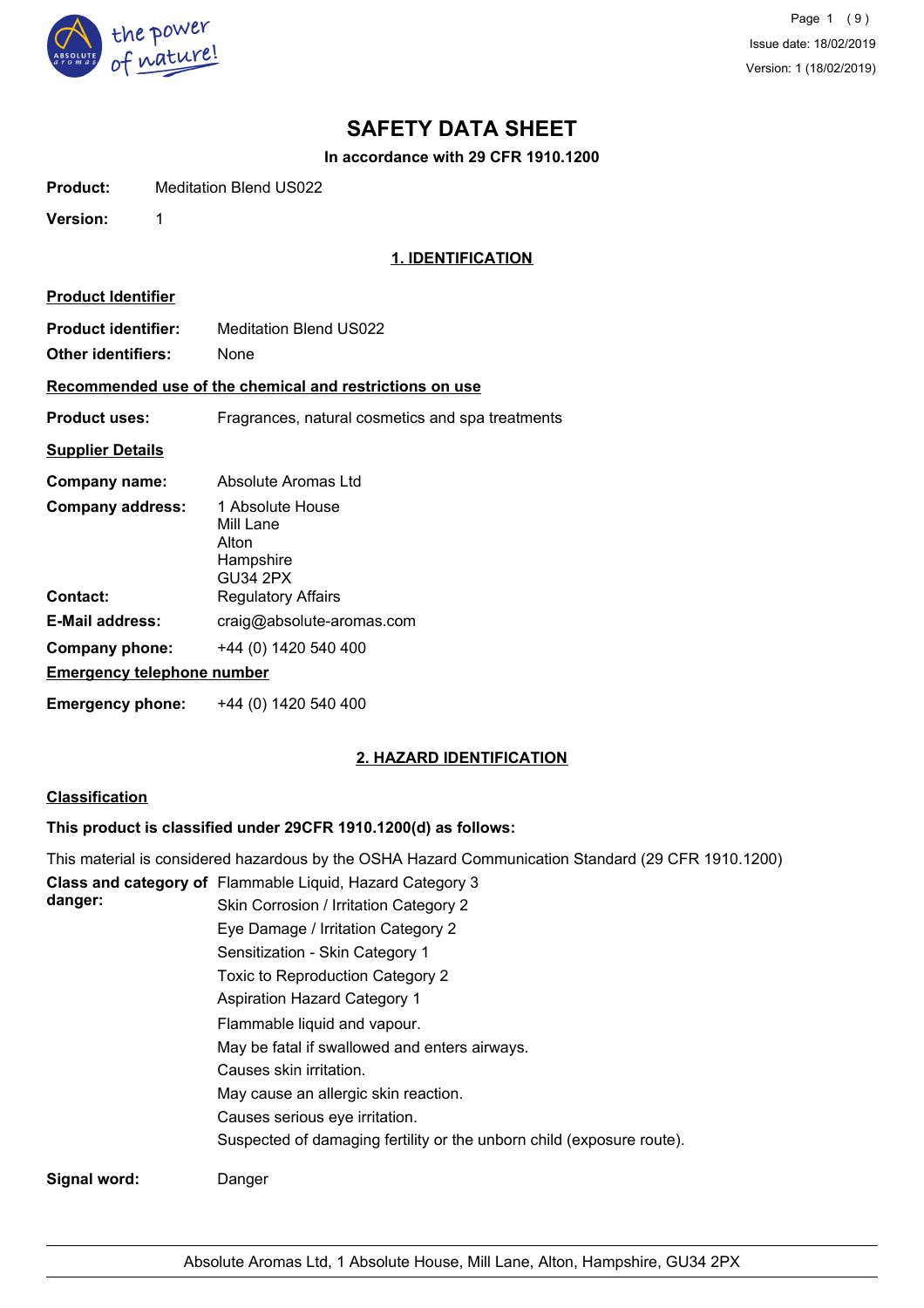

Page 2 (9) Issue date: 18/02/2019 Version: 1 (18/02/2019)

## **SAFETY DATA SHEET**

## **In accordance with 29 CFR 1910.1200**

| <b>Product:</b> | <b>Meditation Blend US022</b> |  |
|-----------------|-------------------------------|--|
|                 |                               |  |

**Version:** 1

**Hazard statements:** Flammable liquid and vapour. May be fatal if swallowed and enters airways. Causes skin irritation. May cause an allergic skin reaction. Causes serious eye irritation.

Suspected of damaging fertility or the unborn child (exposure route).



**Pictograms:**

| <b>Precautionary</b>                                   | Do not handle until all safety precautions have been read and understood.                                                                                                                     |
|--------------------------------------------------------|-----------------------------------------------------------------------------------------------------------------------------------------------------------------------------------------------|
| statements:                                            | Keep away from heat, sparks, open flames and hot surfaces. - No smoking.                                                                                                                      |
|                                                        | Keep container tightly closed.                                                                                                                                                                |
|                                                        | Ground/bond container and receiving equipment.                                                                                                                                                |
|                                                        | Use explosion-proof electrical, ventilating and lighting equipment.                                                                                                                           |
|                                                        | Use only non-sparking tools.                                                                                                                                                                  |
|                                                        | Take precautionary measures against static discharge.                                                                                                                                         |
|                                                        | Avoid breathing vapour or dust.                                                                                                                                                               |
|                                                        | Wash hands and other contacted skin thoroughly after handling.                                                                                                                                |
|                                                        | Contaminated work clothing should not be allowed out of the workplace.                                                                                                                        |
|                                                        | Wear protective gloves/eye protection/face protection.                                                                                                                                        |
|                                                        | IF SWALLOWED: Immediately call a POISON CENTER or doctor/physician.                                                                                                                           |
|                                                        | IF ON SKIN (or hair): Remove/take off immediately all contaminated clothing. Rinse skin with<br>water/shower.                                                                                 |
|                                                        | IF IN EYES: Rinse cautiously with water for several minutes. Remove contact lenses, if present<br>and easy to do. Continue rinsing.<br>IF exposed or concerned: Get medical advice/attention. |
|                                                        | Do not induce vomiting.                                                                                                                                                                       |
|                                                        | If skin irritation or rash occurs: Get medical advice/attention.                                                                                                                              |
|                                                        | If eye irritation persists: Get medical advice/attention.                                                                                                                                     |
|                                                        | Take off contaminated clothing and wash before reuse.                                                                                                                                         |
|                                                        | In case of fire: Use carbon dioxide, dry chemical, foam for extinction.                                                                                                                       |
|                                                        | Store in a well-ventilated place. Keep cool.                                                                                                                                                  |
|                                                        | Store locked up.                                                                                                                                                                              |
|                                                        | Dispose of contents/container to approved disposal site, in accordance with local regulations.                                                                                                |
| <b>Hazards not otherwise None</b><br>classified (HNOC) |                                                                                                                                                                                               |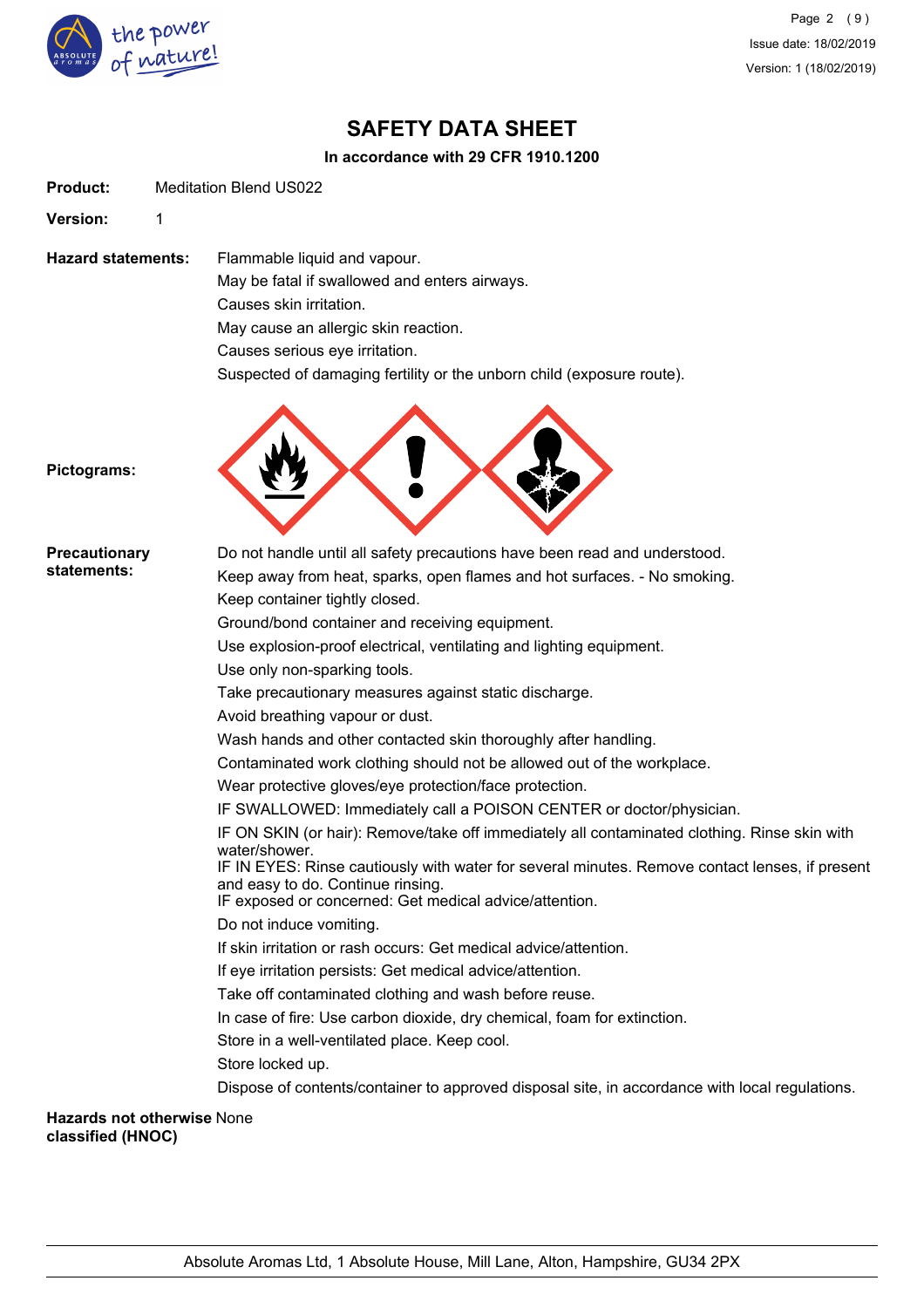

Page 3 (9) Issue date: 18/02/2019 Version: 1 (18/02/2019)

## **SAFETY DATA SHEET**

**In accordance with 29 CFR 1910.1200**

**Product:** Meditation Blend US022

**Version:** 1

## **3. COMPOSITION/INFORMATION ON INGREDIENTS**

**Mixtures**

**Contains:**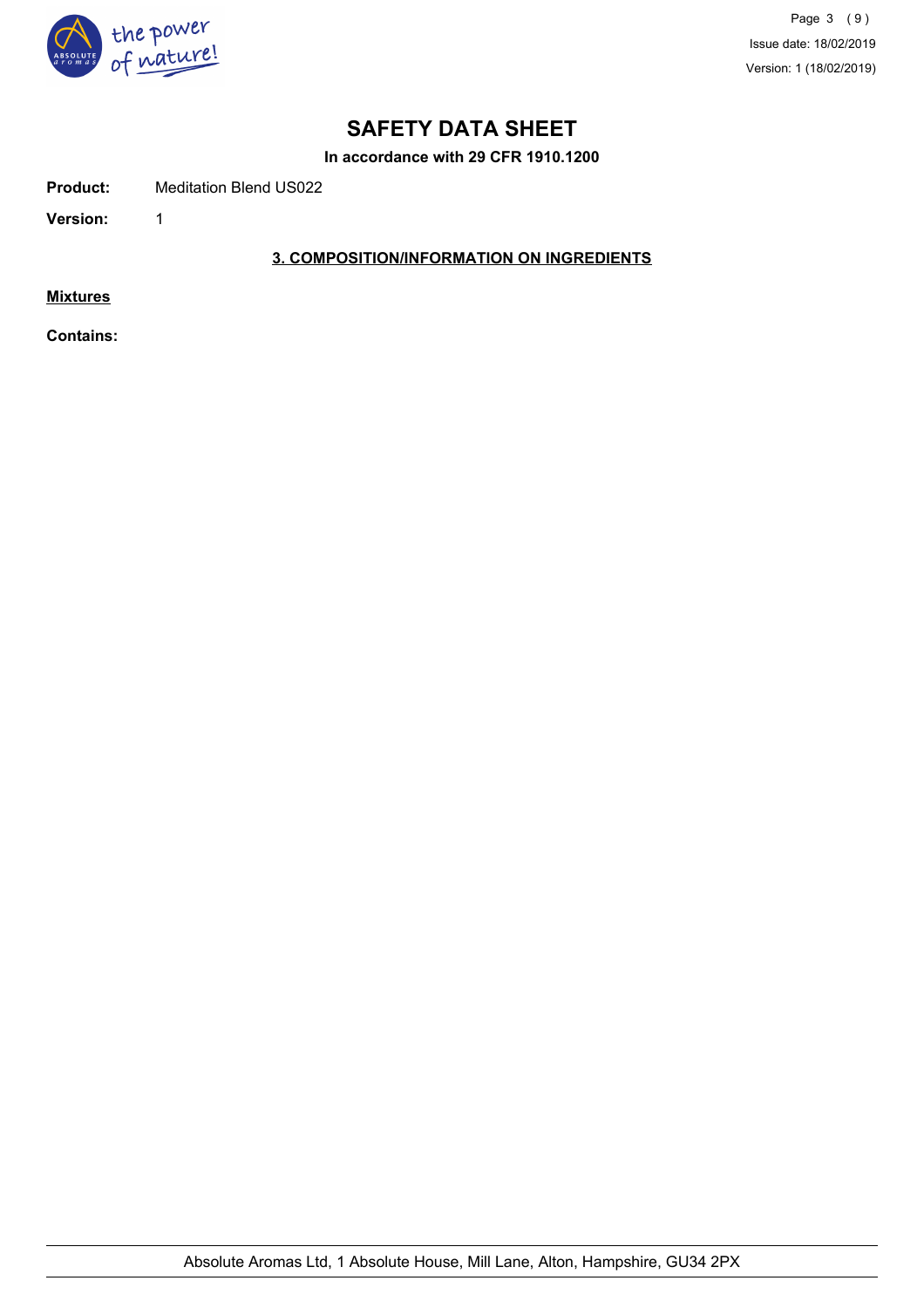

## **In accordance with 29 CFR 1910.1200**

**Product:** Meditation Blend US022

**Version:** 1

| <b>Name</b>                    | <b>CAS</b>    | $\%$        |
|--------------------------------|---------------|-------------|
| Linalool                       | 78-70-6       | 10-<20%     |
| d, I-Limonene (sum of isomers) | 7705-14-8     | 10-<20%     |
| Linalyl acetate                | 115-95-7      | 10-<20%     |
| Benzyl benzoate                | 120-51-4      | $5 - 10%$   |
| alpha-Pinene                   | 80-56-8       | $5 - 10%$   |
| beta-Caryophyllene             | 87-44-5       | $1 - 5%$    |
| <b>I-Citronellol</b>           | 7540-51-4     | $1 - 5%$    |
| Geraniol                       | 106-24-1      | $1 - 5%$    |
| beta-Pinene                    | 127-91-3      | $1 - 5%$    |
| p-Mentha-1,4-diene             | 99-85-4       | $1 - 5%$    |
| Citronellyl formate            | 105-85-1      | $1 - 5%$    |
| Geranyl acetate                | 105-87-3      | $1 - 5%$    |
| p-Methylanisole                | 104-93-8      | $1 - 5%$    |
| Myrcene                        | 123-35-3      | $1 - 5%$    |
| Phenethyl alcohol              | $60 - 12 - 8$ | $1 - 5%$    |
| p-Cymene                       | 99-87-6       | $0.1 - 1\%$ |
| Geranyl formate                | 105-86-2      | $0.1 - 1\%$ |
| d.I-Isomenthone                | 491-07-6      | $0.1 - 1\%$ |
| trans-trans-alpha-Farnesene    | 502-61-4      | $0.1 - 1\%$ |
| Benzoic acid                   | 65-85-0       | $0.1 - 1\%$ |
| trans beta-Ocimene             | 3779-61-1     | $0.1 - 1\%$ |
| cis-beta-Ocimene               | 3338-55-4     | $0.1 - 1\%$ |
| trans-trans-Farnesol           | 106-28-5      | $0.1 - 1\%$ |
| Benzyl salicylate              | 118-58-1      | $0.1 - 1\%$ |
| delta-3-Carene                 | 13466-78-9    | $0.1 - 1\%$ |
| beta-Farnesene                 | 18794-84-8    | $0.1 - 1\%$ |
| alpha-Cedrene                  | 469-61-4      | $0.1 - 1\%$ |
| Geranial                       | 141-27-5      | $0.1 - 1\%$ |
| Eugenol                        | 97-53-0       | $0.1 - 1\%$ |
| cis-trans-alpha-Farnesene      | 26560-14-5    | $0.1 - 1\%$ |
| Nerol                          | 106-25-2      | $0.1 - 1\%$ |
| beta-Phellandrene              | 555-10-2      | $0.1 - 1\%$ |
| Terpinolene                    | 586-62-9      | $0.1 - 1\%$ |
| Neryl acetate                  | 141-12-8      | $0.1 - 1\%$ |
| alpha-Bisabolene               | 17627-44-0    | $0.1 - 1\%$ |
| beta-Cedrene                   | 546-28-1      | $0.1 - 1\%$ |
| Neral                          | 106-26-3      | $0.1 - 1\%$ |
| Eucalyptol                     | 470-82-6      | $0.1 - 1\%$ |
| Menthone                       | 10458-14-7    | $0.1 - 1\%$ |
| dl-Citronellol                 | 106-22-9      | $0.1 - 1\%$ |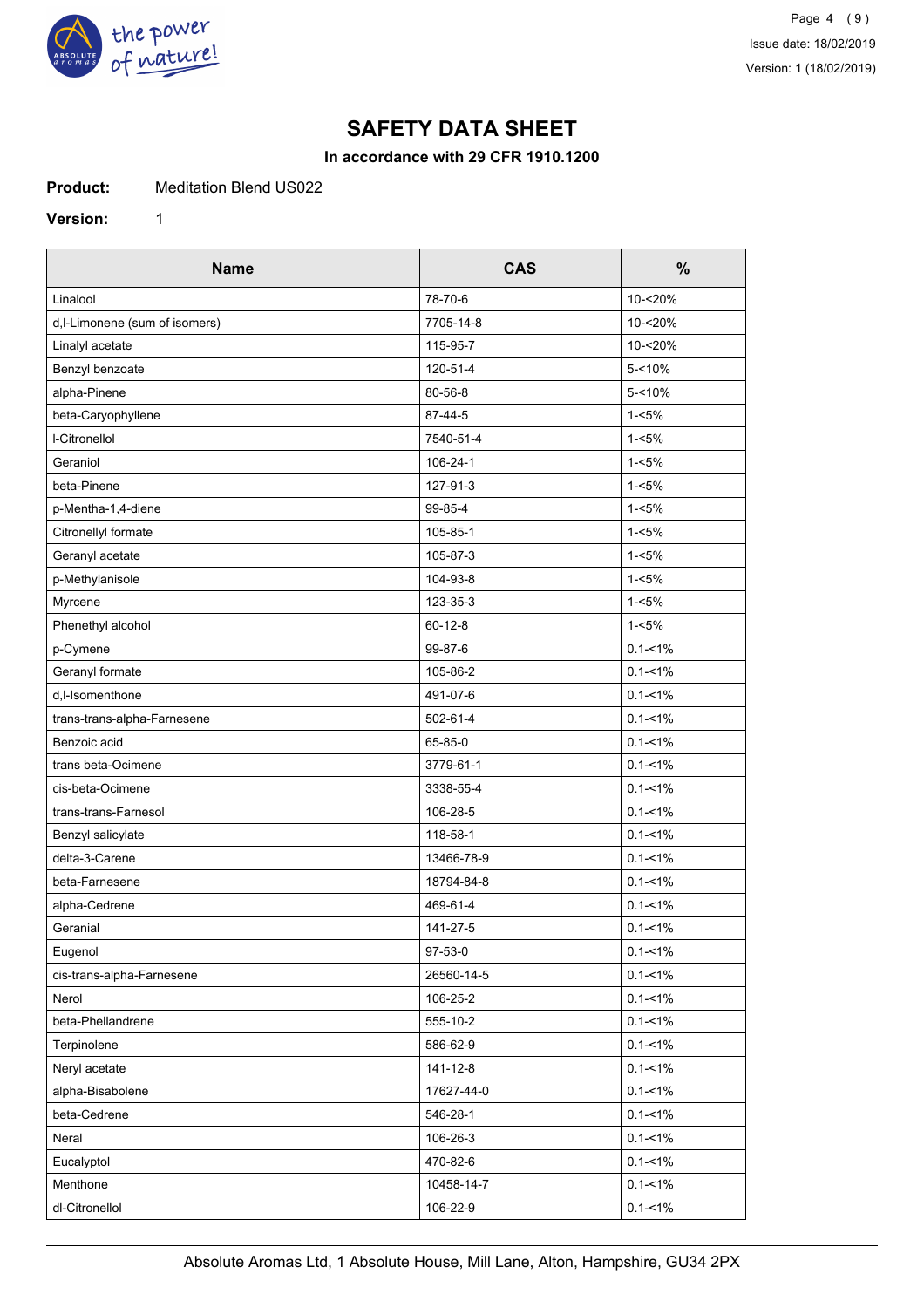

## **In accordance with 29 CFR 1910.1200**

#### **Product:** Meditation Blend US022

#### **Version:** 1

| p-Mentha-1,3-diene   | 99-86-5       | $0.1 - 1\%$ |
|----------------------|---------------|-------------|
| 1-Octen-3-yl acetate | 2442-10-6     | $0.1 - 1\%$ |
| <b>Bisabolene</b>    | 495-62-5      | $0.1 - 1\%$ |
| alpha-Phellandrene   | 99-83-2       | $< 0.1\%$   |
| Heptadecane          | 629-78-7      | $< 0.1\%$   |
| Isoeugenol           | $97 - 54 - 1$ | $< 0.1\%$   |
| Valencene            | 4630-07-3     | $< 0.1\%$   |
| Methylbenzene        | 108-88-3      | $< 0.1\%$   |
| alpha-Guaiene        | 3691-12-1     | $< 0.1\%$   |
| delta-Guaiene        | 3691-11-0     | $< 0.1\%$   |
| Pentadecane          | 629-62-9      | $< 0.1\%$   |
| Octadecane           | 593-45-3      | $< 0.1\%$   |
| Hexadecane           | 544-76-3      | < 0.1%      |

The exact percentage concentrations of components are being withheld as a trade secret.

## **4. FIRST-AID MEASURES**

## **Description of first aid measures**

IF SWALLOWED: Immediately call a POISON CENTER or doctor/physician.

IF ON SKIN (or hair): Remove/take off immediately all contaminated clothing. Rinse skin with water/shower.

IF IN EYES: Rinse cautiously with water for several minutes. Remove contact lenses, if present and easy to do. Continue rinsing.

IF exposed or concerned: Get medical advice/attention.

## **Most important symptoms and effects, both acute and delayed**

May be fatal if swallowed and enters airways.

Causes skin irritation.

May cause an allergic skin reaction.

Causes serious eye irritation.

Suspected of damaging fertility or the unborn child (exposure route).

## **Indication of immediate medical attention and special treatment needed, if necessary**

Treat symptomatically

## **5. FIRE-FIGHTING MEASURES**

## **Extinguishing media**

Suitable media: Carbon dioxide, Dry chemical, Foam.

## **Specific hazards arising from the chemical**

In case of fire, may be liberated: Carbon monoxide, Unidentified organic compounds.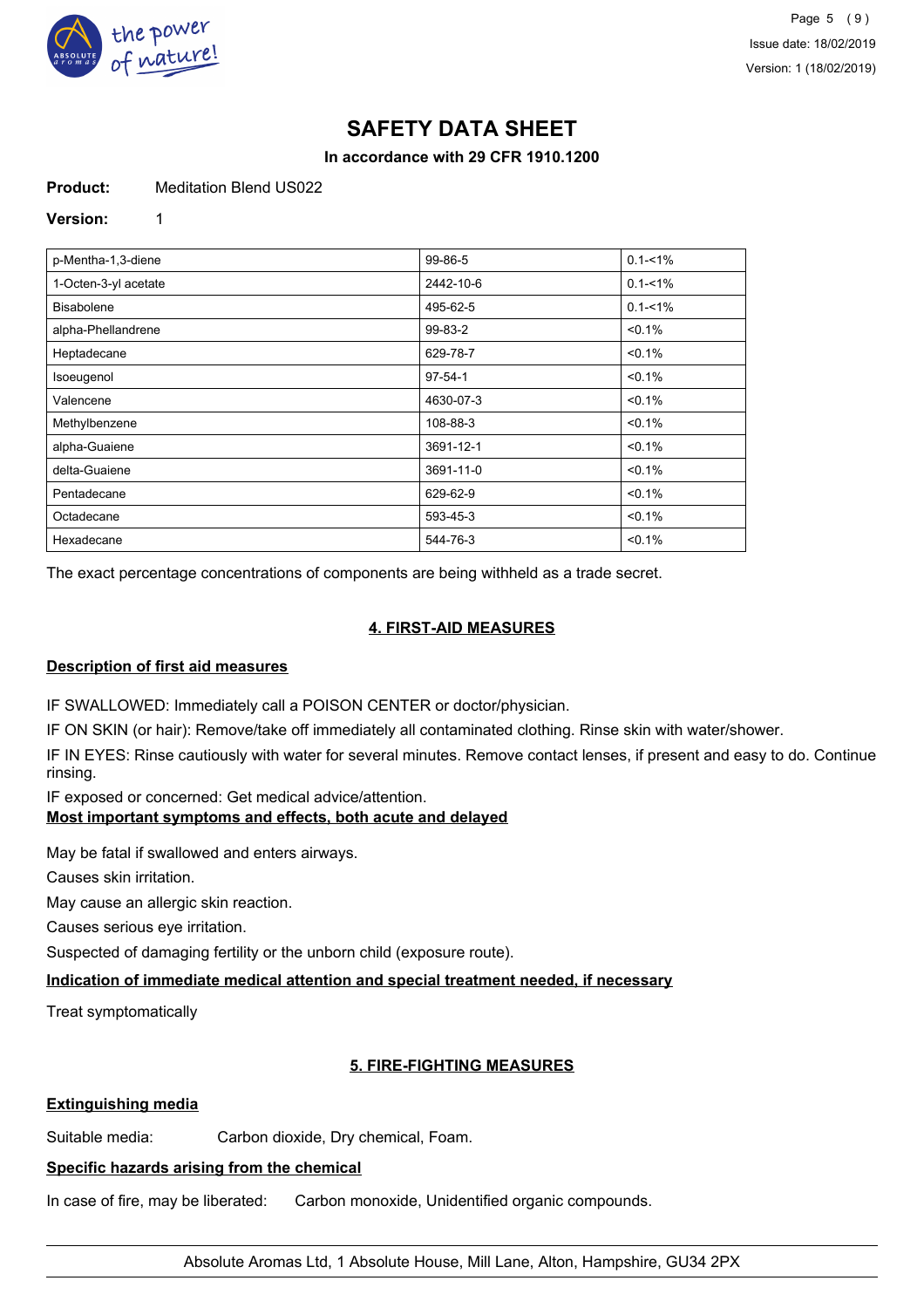

Page 6 (9) Issue date: 18/02/2019 Version: 1 (18/02/2019)

## **SAFETY DATA SHEET**

## **In accordance with 29 CFR 1910.1200**

**Product:** Meditation Blend US022

**Version:** 1

## **Protective Equipment and Precautions for Firefighters**

In case of insufficient ventilation, wear suitable respiratory equipment.

## **6. ACCIDENTAL RELEASE MEASURES**

#### **Personal precautions, protective equipment and emergency procedures:**

Avoid inhalation. Avoid contact with skin and eyes. See protective measures under Section 7 and 8.

#### **Methods and material for containment and cleaning up:**

Remove ignition sources. Provide adequate ventilation. Avoid excessive inhalation of vapours. Contain spillage immediately by use of sand or inert powder. Dispose of according to local regulations.

## **7. HANDLING AND STORAGE**

## **Precautions for safe handling:**

Keep away from heat, sparks, open flames and hot surfaces. - No smoking.

### **Conditions for safe storage, including any incompatibilities:**

Ground/bond container and receiving equipment. Use only non-sparking tools.

Take precautionary measures against static discharge.

## **8. EXPOSURE CONTROLS/PERSONAL PROTECTION**

#### **Control parameters**

## **Exposure guidelines**

This product does not contain any hazardous materials with occupational exposure limits established by the region specific regulatory bodies.

### **Other exposure guidelines**

No information available

#### **Exposure controls**

#### **Engineering measures**

Showers, eyewash stations, ventilation systems.

## **Individual protection measures, such as personal protective equipment**

#### **Eye/Face and Skin Protection**

Wear protective gloves/eye protection/face protection, and suitable protective clothing

## **Respiratory protection**

If exposure limits are exceeded or irritation is experienced, NIOSH/MSHA approved respiratory protection should be worn. Positive-pressure supplied air respirators may be required for high airborne contaminant concentrations.

Absolute Aromas Ltd, 1 Absolute House, Mill Lane, Alton, Hampshire, GU34 2PX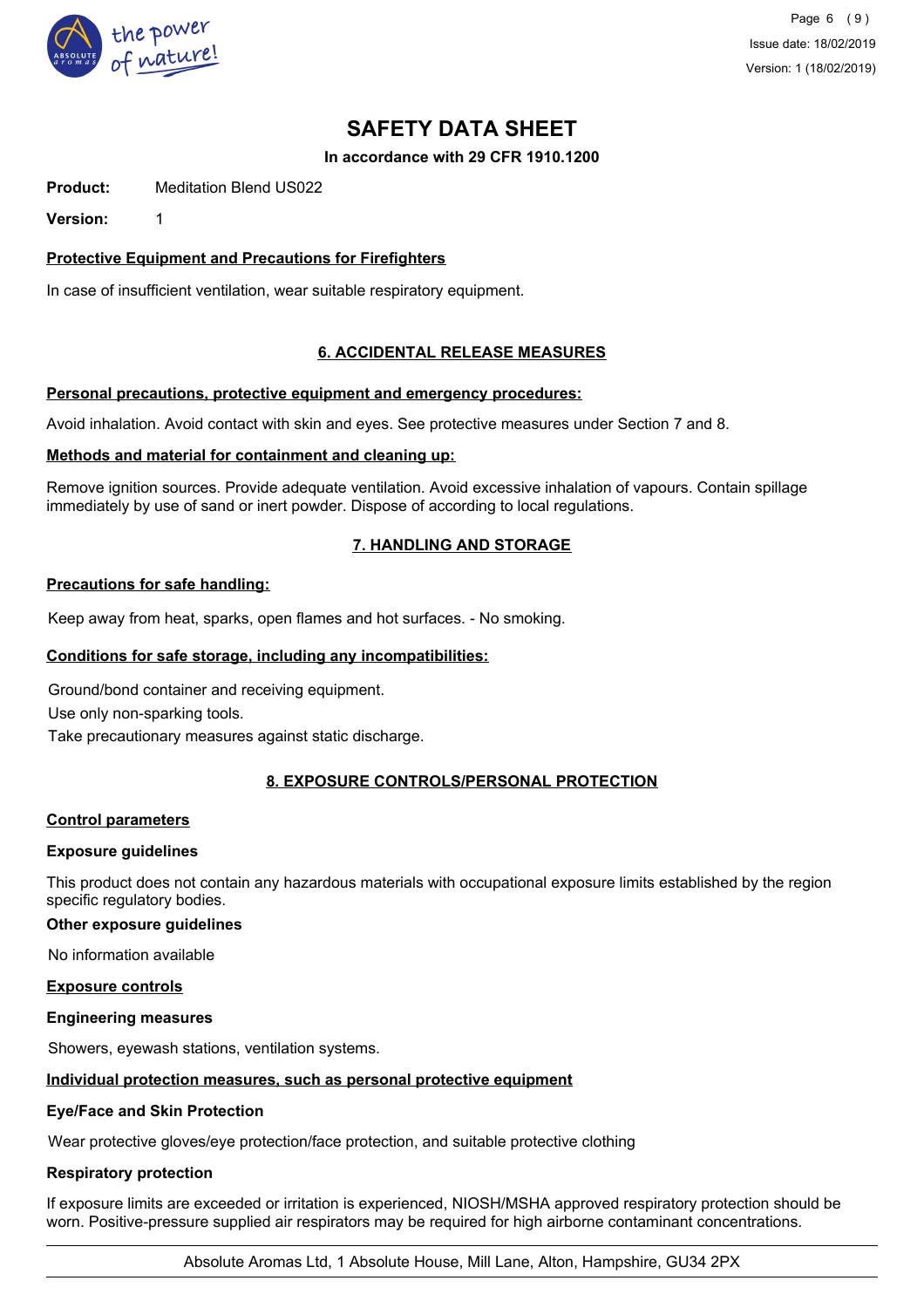

#### **In accordance with 29 CFR 1910.1200**

**Product:** Meditation Blend US022

#### **Version:** 1

Respiratory protection must be provided in accordance with current local regulations. A NIOSH-approved air-purifying respirator with an organic vapor cartridge or canister may be permissible under certain circumstances where airborne concentrations are expected to exceed exposure limits. Protection provided by air-purifying respirators is limited. Use a positive pressure, air-supplied respirator if there is any potential for uncontrolled release, exposure levels are not known or any other circumstances where air-purifying respirators may not provide adequate protection.

#### **Hygiene measures**

Handle in accordance with good industrial hygiene and safety practice.

#### **9. PHYSICAL AND CHEMICAL PROPERTIES**

#### **Physical and chemical properties**

| Appearance:                                   | Not determined                               |
|-----------------------------------------------|----------------------------------------------|
| Odour:                                        | Not determined                               |
| <b>Odour threshold:</b>                       | Not determined                               |
| pH:                                           | Not determined                               |
| Melting point / freezing point:               | Not determined                               |
| Initial boiling point / range:                | Not determined                               |
| Flash point:                                  | 120 °F / 49 °C                               |
| <b>Evaporation rate:</b>                      | Not determined                               |
| Flammability (solid, gas):                    | Not determined                               |
| Upper/lower flammability or explosive limits: | Product does not present an explosion hazard |
| Vapour pressure:                              | Not determined                               |
| Vapour density:                               | Not determined                               |
| <b>Relative density:</b>                      | Not determined                               |
| Solubility(ies):                              | Not determined                               |
| Partition coefficient: n-octanol/water:       | Not determined                               |
| Auto-ignition temperature:                    | Not determined                               |
| <b>Decomposition temperature:</b>             | Not determined                               |
| <b>Viscosity:</b>                             | Not determined                               |
| <b>Other information:</b>                     | None available                               |

## **10. STABILITY AND REACTIVITY**

#### **Reactivity:**

Presents no significant reactivity hazard, by itself or in contact with water.

## **Chemical stability:**

Good stability under normal storage conditions.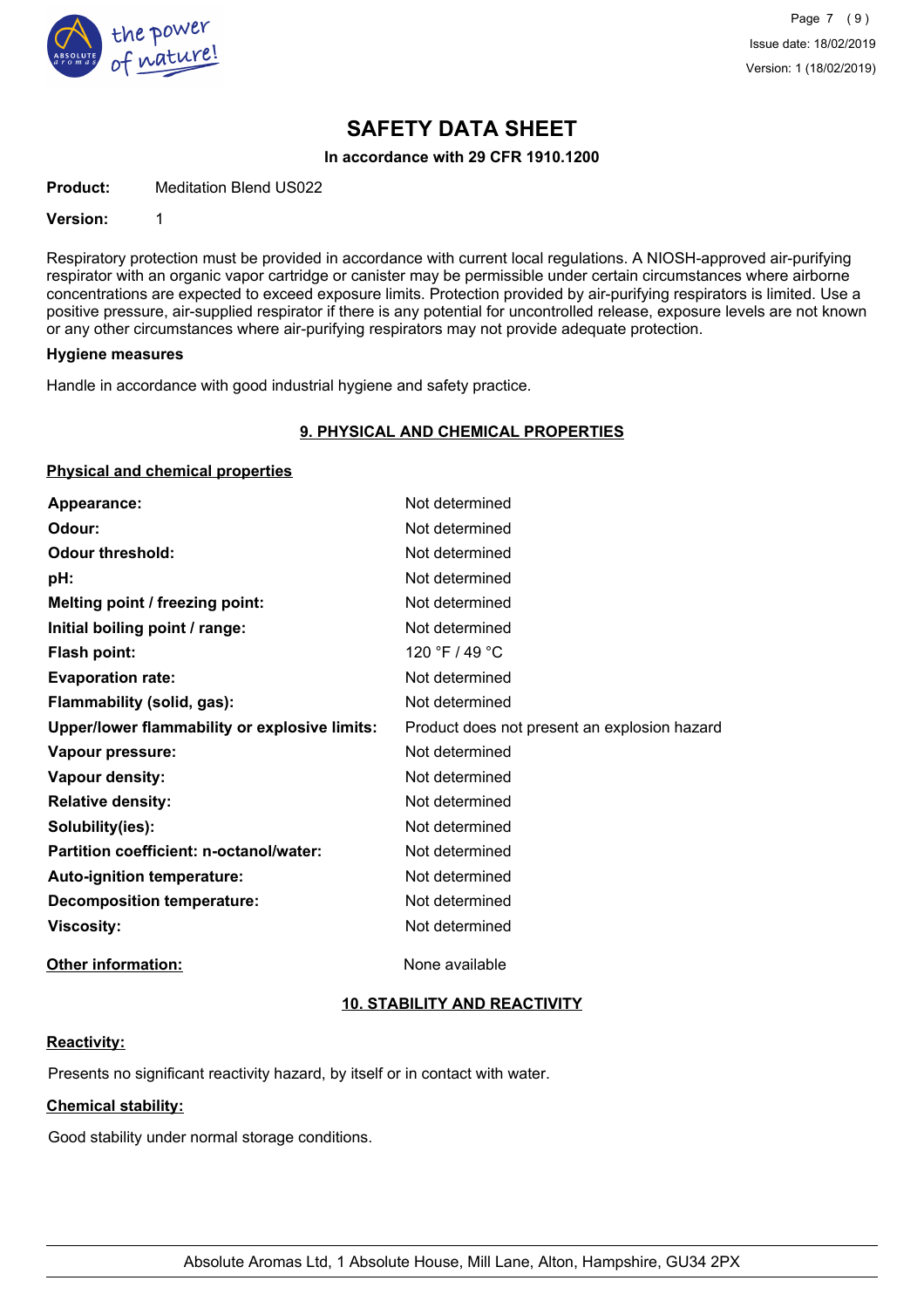

Page 8 (9) Issue date: 18/02/2019 Version: 1 (18/02/2019)

## **SAFETY DATA SHEET**

**In accordance with 29 CFR 1910.1200**

**Product:** Meditation Blend US022

**Version:** 1

**Possibility of hazardous reactions:**

Not expected under normal conditions of use.

#### **Conditions to avoid:**

Avoid extreme heat.

### **Incompatible materials:**

Avoid contact with strong acids, alkalis or oxidising agents.

#### **Hazardous decomposition products:**

Not expected.

#### **11. TOXICOLOGICAL INFORMATION**

#### **Information on toxicological effects**

This mixture has not been tested as a whole for health effects. The health effects have been calculated using the methods outlined in 29 CFR 1910.1200.

| <b>Acute Toxicity:</b>                    | Based on available data the classification criteria are not met. |
|-------------------------------------------|------------------------------------------------------------------|
| <b>Acute Toxicity Oral</b>                | 4077                                                             |
| <b>Acute Toxicity Dermal</b>              | >5000                                                            |
| <b>Acute Toxicity Inhalation</b>          | Not Available                                                    |
| <b>Skin corrosion/irritation:</b>         | Skin Corrosion / Irritation Category 2                           |
| Serious eye damage/irritation:            | Eye Damage / Irritation Category 2                               |
| <b>Respiratory or skin sensitisation:</b> | Sensitization - Skin Category 1                                  |
| Germ cell mutagenicity:                   | Based on available data the classification criteria are not met. |
| Carcinogenicity:                          | Based on available data the classification criteria are not met. |
| <b>Reproductive toxicity:</b>             | Toxic to Reproduction Category 2                                 |
| <b>STOT-single exposure:</b>              | Based on available data the classification criteria are not met. |
| <b>STOT-repeated exposure:</b>            | Based on available data the classification criteria are not met. |
| <b>Aspiration hazard:</b>                 |                                                                  |

**Additional Information** None available

## **12. ECOLOGICAL INFORMATION**

#### **Ecotoxicity:**

| Very toxic to aquatic life with long lasting effects. |               |
|-------------------------------------------------------|---------------|
| Persistence and degradability:                        | Not available |
| <b>Bioaccumulative potential:</b>                     | Not available |
| <b>Mobility in soil:</b>                              | Not available |